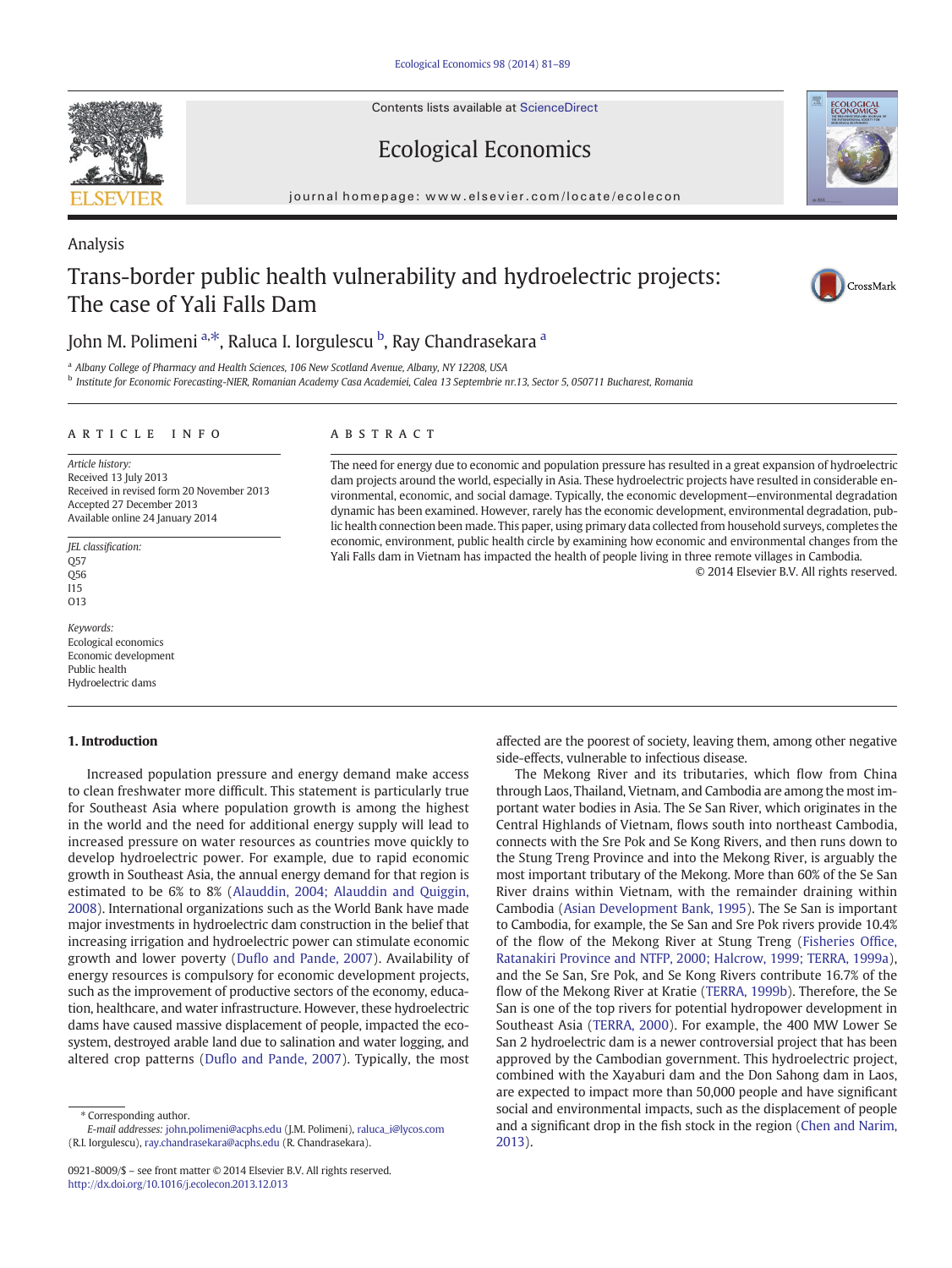The Vietnamese government started the construction of the 720 MW Yali Falls Dam on the Se San River in 1993. The reservoir of the dam began filling up in 1998 (Fisheries Office, Ratanakiri Province and NTFP, 2000) and was fully commissioned in 2000, although some energy was produced in early 2000 (Polimeni et al., 2011). The dam is part of the Vietnamese strategy of developing renewable energy, especially hydropower which the government projects will generate up to 62% of the country's energy supply by 2020 (Sinh, 2008). The two main markets for electricity in Vietnam are the Hanoi–Hai Phong area and the Ho Chi Minh City area, each with a large number of industrial parks serving sectors such as finance and banking, agriculture, construction, and technology. A survey by the Electricity Corporation of Vietnam found that nearly 100 industrial users of electricity consume more than 1000 kWh per day (Energy Probe Research Foundation, 2008). Therefore, a major priority for Vietnam is to produce enough energy to feed their economic engine, as well as to provide electricity to rural households, of which approximately 50% do not have access to (Energy Probe Foundation, 2008). Clearly, the Yali Falls Dam has had some positive impacts for the Vietnamese society and economy. However, there are transboundary issues that must be explored.

The dam, currently the largest in the lower Mekong basin (Fisheries Office, Ratanakiri Province and NTFP, 2000), is located approximately 70 km from the Cambodian border and impacts an estimated 100,000 people living in the river basin. These people, largely rural villagers, are heavily dependent upon the river for its services, such as drinking water, water for cooking and agriculture, and fish. Additionally, the floodplain on which they live is a grazing area for their livestock and prime land for growing their crops. The Se San is important for transportation, as well as for bathing and washing clothes.

Brown, Magee and Xu (2008) explored the vulnerabilities of the poor due to hydroelectric dams in China. They used interviews and detailed economic profiles to demonstrate the negative effects of resettlement on households in the Nu River area. Moreover, the land downstream from hydroelectric dams, and thus the livelihoods of many individuals, is also vulnerable (Mohammadpour et al., 2008).

The effect of the Yali Falls Dam in Vietnam on villagers in three northeast Cambodian villages (Phnom Kok Brao, Phnom Kok Lao, and Pi) is no exception. A majority of the poor in Cambodia live in rural communities, similar to other developing countries. As such, these individuals are vulnerable to even the smallest changes in economic, environmental, and public health conditions. Therefore, village-level primary data, as opposed to national macroeconomic data, is important because the economic structures and dynamics in these communities are fundamentally different from the national economy (FAO, 2005, p. 16). The primary data collected provides information about the three villages. Furthermore, information about households and the impact of the Yali Falls Dam on these households, as well as individuals, was collected. While much of the research on hydroelectric dams focuses on their economic and environmental costs ([Goldsmith and Hildyard,](#page--1-0) [1984; McCully, 1996\)](#page--1-0), this paper differs by examining how human health is affected through the impact on water quantity and quality.

The paper is structured as follows. Section 2 reviews the literature on the impact of dams on public health. Section 3 describes the Yali Falls Dam in Southeast Asia. Section 4 presents the results of the survey of the rural villages of Phnom Kok Brao, Phnom Kok Lao, and Pi, the case studies for the paper. Section 5 discusses those results while Section 6 concludes the paper.

#### 2. Impact of Dams on Public Health

The impacts of dams are complex and can be both positive and negative. Positive externalities from dams include irrigation water for agriculture, increased energy production [\(Biswas and El-Habr, 1993;](#page--1-0) [British Dam Society, 1999\)](#page--1-0), flood control, as well as increased recreational and commercial opportunities and travel. Negative externalities include resettlement of the population ([Scudder, 1981; Scudder and](#page--1-0) [Colson, 1982\)](#page--1-0), human health impacts, declines in the fish stock, lower quality and quantity of water downstream, and reduced economic activity, particularly in rural communities. One of the major issues related to dams is the changed hydrology and ecology of downstream ecosystems, with the impact varying depending upon their purpose. Barbier (2002) developed a model to illustrate how the economic activities downstream of the dam in the Hadejia–Jama'are floodplain in Nigeria, developed to divert water largely for irrigation purposes, are affected by a reallocation of water upstream. He found that the hydrology of the floodplain would be irreversibly altered, substantially affecting the economic livelihoods of rural households living downstream. Changes in the ecology of a floodplain affect vegetation ([Attwell, 1970;](#page--1-0) [Sheppe, 1985\)](#page--1-0), forests (Hughes, 1988), fish (Hyslop, 1988), and animals [\(Dunham, 1994; Nilsson and Dynesius, 1994; Obrdlik et al., 1989](#page--1-0)). The long-term changes to an ecosystem also vary greatly [\(Petts, 1984;](#page--1-0) [Petts, 1987; Richards, 1982, Thomas and Adams, 1999](#page--1-0)).

Although ecosystem functions are invaluable and changes to these systems could be irreversible, the evaluation of dams has typically focused on their economic costs (Ojeda et al., 2008). However, these evaluations tend to overestimate the benefits and underestimate the costs (Adams, 2000). The economic evaluation of dams generally do not account for costs such as the environmental, public health and social costs since downstream communities suffer in a variety of ways that õrequire an evaluation beyond economic impact analysis ([Adams,](#page--1-0) [2000; Mehta and Srinivasan, 1999\)](#page--1-0). Dams impact the agriculture, fishing, and the environment of downstream communities which in turn affect the natural, financial, physical, human, and social capital of the region in which the dam is located (Acreman et al., 2000).

The negative impact of dams on public health is related to their environmental and economic externalities. For example, Uyigue (2007) explores the correlation between the incidence of schistosomiasis and communities hosting dams in Nigeria, as well as the legal and institutional framework that exists for water resource management in the country. She reviewed the data in the literature on forty-seven dams that were tested for schistosomiasis. She found that human infection was tested for in eleven of those dams, of which ten tested positive. Furthermore, while dams have contributed to the economic development of Nigeria there has been a negative impact on the environmental conditions and on the human health of the communities hosting the dams.

Perhaps more compelling is a study by Ghebreyesus et al. (1999) which explores the incidence of malaria in children living in communities located near dams in Ethiopia. Over four quarterly cycles, they took malaria incidence surveys that lasted thirty days each in eight high-risk communities in the Tigray region in northern Ethiopia. Altogether, they obtained information on approximately 7000 children ten years or younger that live within 3 km of a dam and in control villages 8 to 10 km from the dam. They found that while malaria was prevalent in both communities, the rate of incidence in the villages near the dams was 14.0 episodes per 1000 child months at risk as compared to 1.9 in the control villages; an incidence rate seven times higher.

Often, the health impacts are less severe than schistosomiasis and malaria. McCully (1996) found that algae are likely to multiply near the surface of euthrophic reservoirs, similar to the Yali Falls Dam reservoir, causing the water to be unhealthy for household use. Other water quality issues also result from reservoirs. Nitrates created in the reservoir could cause poisoning leading to cyanosis, anoxia, stomach and intestinal disorders, dizziness, hypertension, respiratory failure, and coma (Robertson, 1992). Additionally, methylmercury poisoning, common in many large reservoirs, can lead to serious long-term health effects (McCully, 1996). Lastly, high mineral levels of hydrogen sulphate, iron, or manganese are typical in large reservoirs [\(Bergkam et al., 2000;](#page--1-0) [McCully, 1996; Schouten, 1998\)](#page--1-0) and can lead to liver and kidney problems.

For more information on the impact of dams on public health, we suggest Stanley and Alpers (1975), Brinkman et al. (1988), Parent